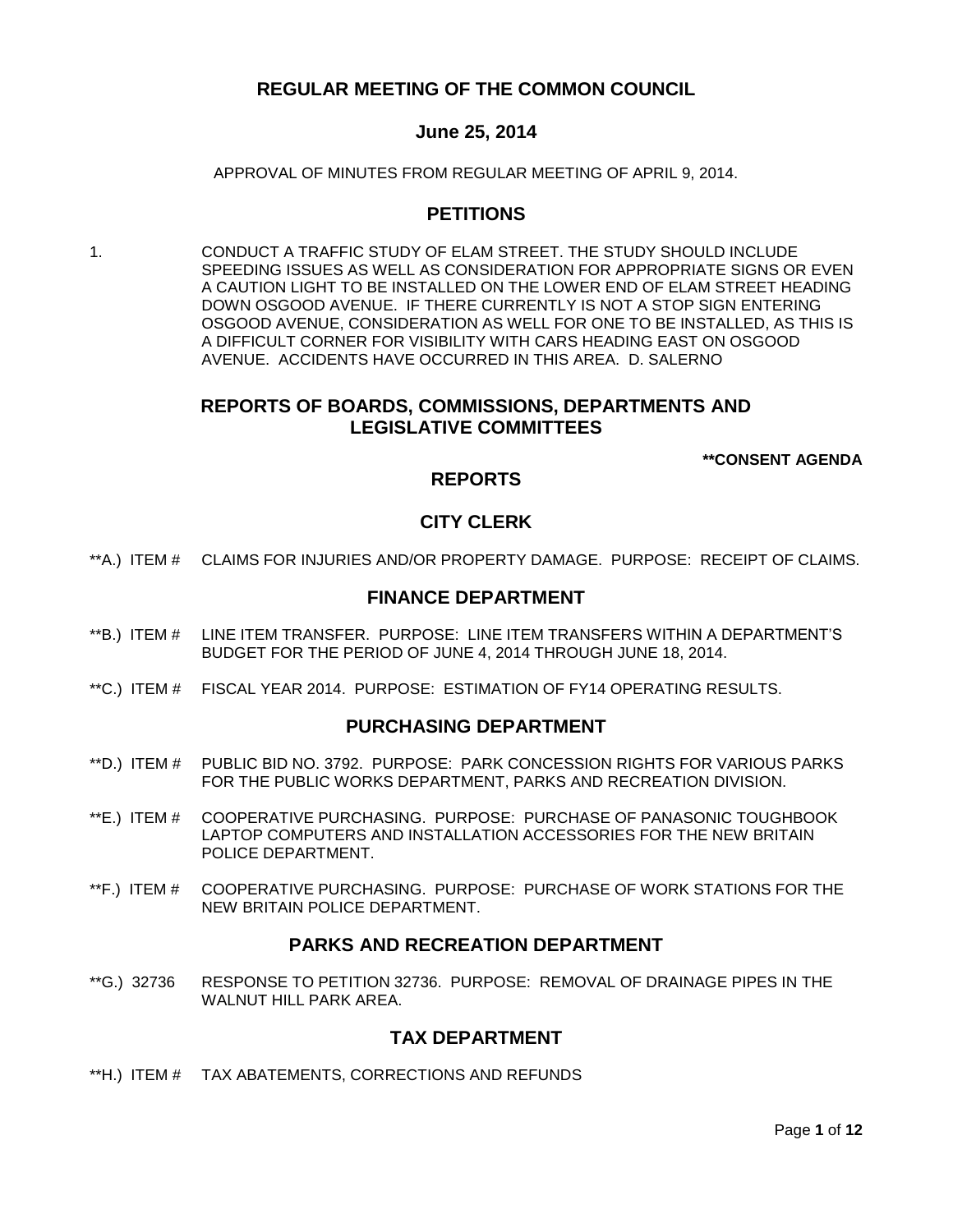## **NEW RESOLUTIONS**

- 1.) ITEM # [ALDEN NOVAK & DODD, INC. CONTRACT AMENDMENT. PURPOSE: SOFTWARE](#page-6-0)  [SUPPORT FOR THE TAX DEPARTMENT AND THE ASSESSOR'S OFFICE.](#page-6-0) [M. TRUEWORTHY](#page-6-0)
- 2.) ITEM # FY 15 GENERAL FUND BUDGET [FIREWORKS FUND. PURPOSE: JULY 4, 2014](#page-6-1)  [FIREWORKS CELEBRATION. S. BLACK, D. DEFRONZO, J. GIANTONIO,](#page-6-1)  [E. MAGNUSZEWSKI, D. SALERNO](#page-6-1)
- 3.) ITEM # [JULY IS RECREATION AND PARKS MONTH. PURPOSE: ENCOURAGE ALL CITIZENS TO](#page-7-0)  [CELEBRATE BY PARTICIPATING IN ACTIVITIES OFFERED BY THE PARKS AND](#page-7-0)  [RECREATION DEPARTMENT. S. BLACK, D. DEFRONZO, J. GIANTONIO, E.](#page-7-0)  [MAGNUSZEWSKI, D. SALERNO](#page-7-0)
- 4.) ITEM # [LEASE AGREEMENT. PURPOSE: LEASE AGREEMENT WITH CRYSTAL POND LLC. FOR](#page-8-0)  [348 SQUARE FEET OF SURPLUS PROPERTY AT 70 HARVARD STREET.](#page-8-0)  [C. CARLOZZI, JR., E. MAGNUSZEWSKI, D. NAPLES, E. SANCHEZ](#page-8-0)
- 5.) ITEM # [BUDGET TRANSFER. PURPOSE: TRANSFER OF UNSPENT BUDGETED MONIES FOR](#page-8-1)  [REPAIRS TO A.W. STANLEY PARK POOL. S. BLACK, D. DEFRONZO, J. GIANTONIO,](#page-8-1)  [E. MAGNUSZEWSKI, D. SALERNO](#page-8-1)
- 6.) ITEM # [BUDGET AMENDMENT. PURPOSE: SET UP OF BUDGET FOR THE CONNECTICUT](#page-9-0)  [DEPARTMENT OF ECONOMIC AND COMMUNITY DEVELOPMENT ARTS GRANT](#page-9-0) IN THE [CAPITAL NON-RECURRING FUND. D. NAPLES, A. PLATOSZ](#page-9-0)
- 7.) ITEM # [PARKING RATES. PURPOSE: NEW RATES FOR CITY OWNED ON-STREET PARKING](#page-10-0)  [AND PARKING GARAGES. S. BIELINSKI, C. CARLOZZI, JR., J. GIANTONIO, D. NAPLES, E.](#page-10-0)  [MAGNUSZEWSKI, E. SANCHEZ](#page-10-0)
- 8.) ITEM # [BUDGET TRANSFER. PURPOSE: CONTINGENCY ACCOUNT BUDGET TRANSFER TO](#page-11-0)  [FUND A HOUSING INSPECTOR. J. GIANTONIO](#page-11-0)

### **UNFINISHED BUSINESS**

- 32554 RESOLUTION RE: APPROVAL OF AGREEMENT BETWEEN THE CITY OF NEW BRITAIN AND LOCAL 1186. TABLED 11/13/2013
- 32697 REPORT OF PURCHASING DEPT. RE: ON CALL ENGINEERING SERVICES LANDFILL AND RECYCLING CENTER COMPLIANCE MONITORING – PUBLIC WORKS DEPT. TABLED 04/23/2014
- 32719 REPORT OF PURCHASING DEPT. RE: HEATING AND AIR CONDITIONING MAINTENANCE AND REPAIRS AT THE SENIOR CENTER TABLED 05/14/2014
- 32676 RESOLUTION RE: FISCAL YEAR 2015 COMMUNITY SERVICES BUDGET AMENDMENTS. TABLED 06/11/2014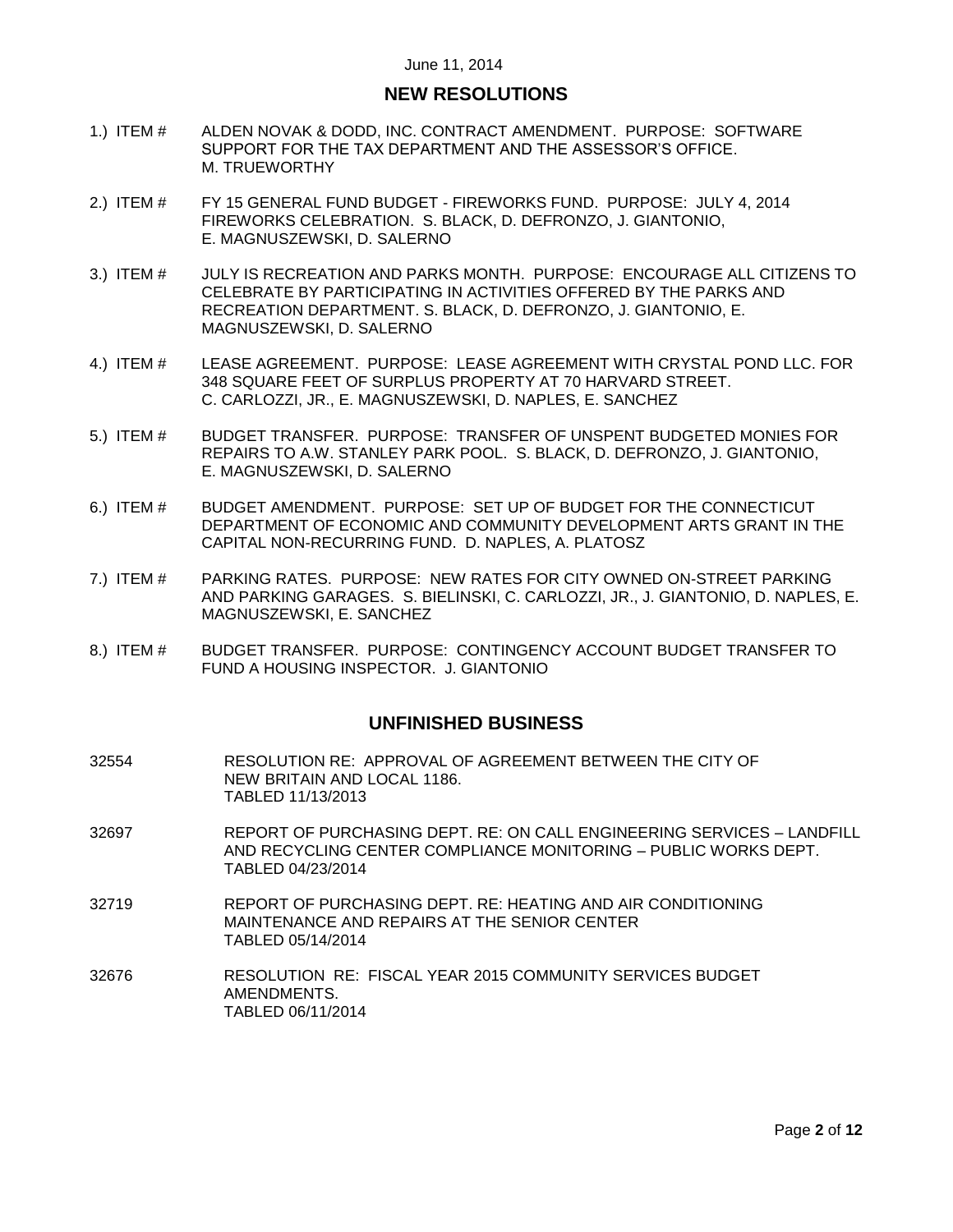# **REGULAR MEETING OF THE COMMON COUNCIL**

# **June 25, 2014**

APPROVAL OF MINUTES FROM REGULAR MEETING OF APRIL 9, 2014.

# **PETITIONS**

2. CONDUCT A TRAFFIC STUDY OF ELAM STREET. THE STUDY SHOULD INCLUDE SPEEDING ISSUES AS WELL AS CONSIDERATION FOR APPROPRIATE SIGNS OR EVEN A CAUTION LIGHT TO BE INSTALLED ON THE LOWER END OF ELAM STREET HEADING DOWN OSGOOD AVENUE. IF THERE CURRENTLY IS NOT A STOP SIGN ENTERING OSGOOD AVENUE, CONSIDERATION AS WELL FOR ONE TO BE INSTALLED, AS THIS IS A DIFFICULT CORNER FOR VISIBILITY WITH CARS HEADING EAST ON OSGOOD AVENUE. ACCIDENTS HAVE OCCURRED IN THIS AREA. D. SALERNO

# **REPORTS OF BOARDS, COMMISSIONS, DEPARTMENTS AND LEGISLATIVE COMMITTEES**

**\*\*CONSENT AGENDA**

## **REPORTS**

## **CITY CLERK**

<span id="page-2-0"></span>\*\*A.) ITEM # CLAIMS FOR INJURIES AND/OR PROPERTY DAMAGE. PURPOSE: RECEIPT OF CLAIMS.

REPORT OF: CITY CLERK

To Her Honor, the Mayor, and the Common Council of the City of New Britain: the undersigned beg leave to report the following:

ITEM #:

RE: CLAIMS FOR INJURIES AND/OR PROPERTY DAMAGE

CLAIMANTS NAME Grant, Henrietta Sanchez, Josette Smolen, Jan by Atty. William C. Rivera Stewart/Tinker, Ms. By Atty. Vincent Provenzano Vazquez, Cesar by Atty. Joseph P. McDonald

> Mark H. Bernacki City Clerk

## **FINANCE DEPARTMENT**

<span id="page-2-1"></span>\*\*B.) ITEM # LINE ITEM TRANSFER. PURPOSE: LINE ITEM TRANSFERS WITHIN A DEPARTMENT'S BUDGET FOR THE PERIOD OF JUNE 4, 2014 THROUGH JUNE 18, 2014.

REPORT OF: Finance Department

To Her Honor, the Mayor, and the Common Council of the City of New Britain: the undersigned beg leave to report the following:

ITEM #:

RE: Line Item Transfers within a department's budget for the period June 4, 2014 through June 18, 2014 (This report for information purposes only)

In accordance with the city of New Britain ordinance of Article VII – Finance, Section 2-494(3), the following departments have transferred monies from one line item to another within their departmental budget (total department budget has not changed). Each transfer will be continuously numbered from month to month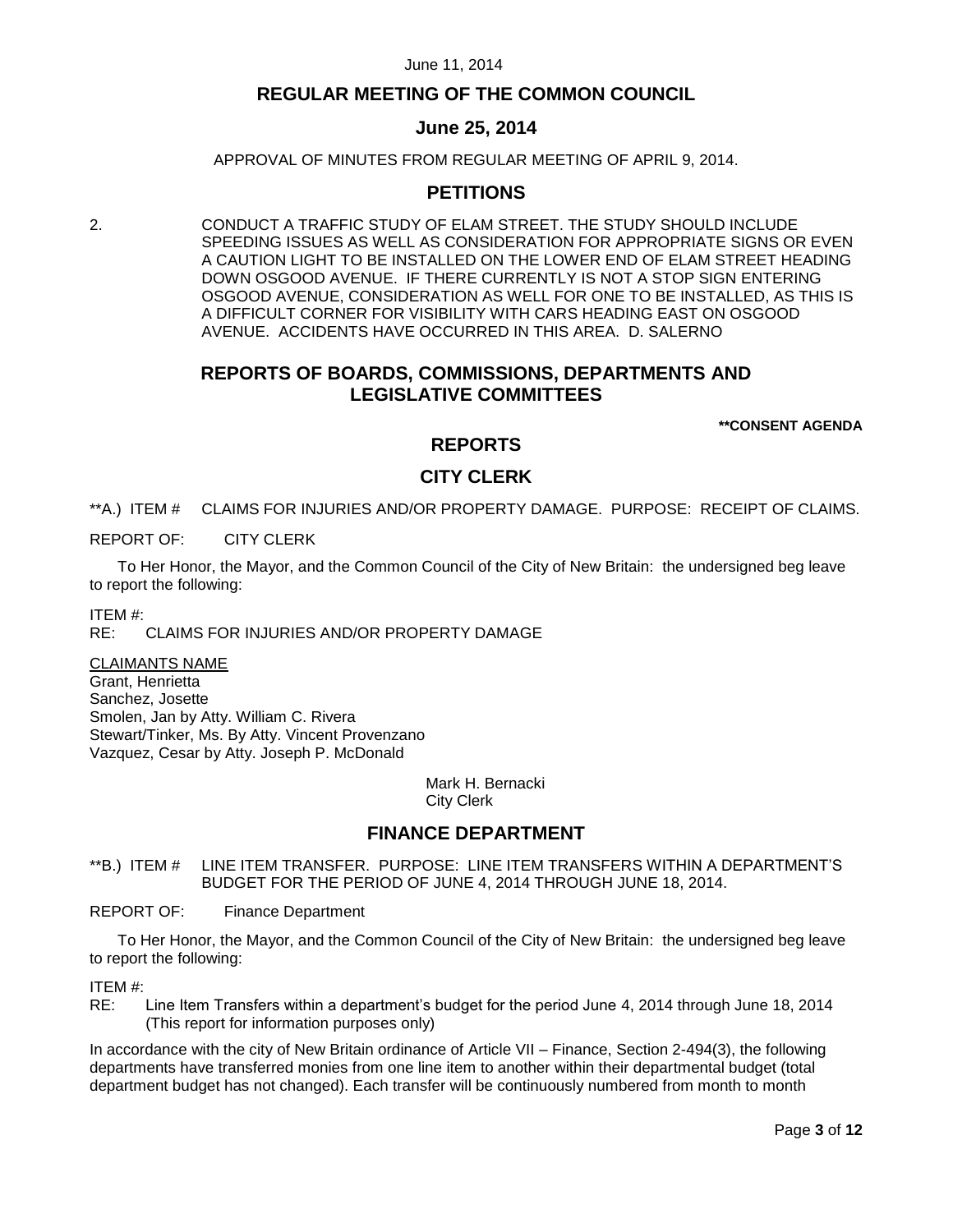throughout the fiscal year. This report represents the transfers executed by the mayor in accordance with the aforementioned ordinance for the period ending June 18, 2014

| 14.<br>Department:        |             | Fire       |                                                                                                             |                                                                                                             |
|---------------------------|-------------|------------|-------------------------------------------------------------------------------------------------------------|-------------------------------------------------------------------------------------------------------------|
|                           | From:       |            | 001212002-5337                                                                                              | (Training/Conferences)                                                                                      |
|                           | To:         |            | 001212002-5334                                                                                              | (Employee Physicals)                                                                                        |
|                           | Amount:     |            | \$10,000.00                                                                                                 |                                                                                                             |
|                           |             |            |                                                                                                             | Brief Description: Funds needed for employee physicals which are required every two years by union contract |
| 15.                       | Department: |            | Fire                                                                                                        |                                                                                                             |
|                           | From:       |            | 001212002-5659                                                                                              | (Operating Materials & Supplies)                                                                            |
|                           | To:         |            | 001212002-5334                                                                                              | (Employee Physicals)                                                                                        |
|                           | Amount:     |            | \$10,000.00                                                                                                 |                                                                                                             |
|                           |             |            | Brief Description: Funds needed for employee physicals which are required every two years by union contract |                                                                                                             |
| 16.                       | Department: |            | Fire                                                                                                        |                                                                                                             |
|                           | From:       |            | 001212002-5337                                                                                              | (Training/Conferences)                                                                                      |
|                           | To:         |            | 001212002-5334                                                                                              | (Employee Physicals)                                                                                        |
| Amount:                   |             | \$5,000.00 |                                                                                                             |                                                                                                             |
| <b>Brief Description:</b> |             |            | Due to budget short fall, the Fire Department needs additional funds for OSHA mandated                      |                                                                                                             |
| physicals                 |             |            |                                                                                                             |                                                                                                             |
| 17.                       | Department: |            | Fire                                                                                                        |                                                                                                             |
|                           | From:       |            | 001212002-5659                                                                                              | (Operating Material & Supplies)                                                                             |
|                           | To:         |            | 001212002-5334                                                                                              | (Employee Physicals)                                                                                        |
|                           | Amount:     |            | \$3,000.00                                                                                                  |                                                                                                             |
| <b>Brief Description:</b> |             |            | Due to budget short fall, the Fire Department needs additional funds for OSHA mandated                      |                                                                                                             |
| physicals                 |             |            |                                                                                                             |                                                                                                             |
|                           |             |            | Rebecca Salerni                                                                                             |                                                                                                             |
|                           |             |            | Deputy Finance Director                                                                                     |                                                                                                             |

<span id="page-3-0"></span>\*\*C.) ITEM # FISCAL YEAR 2014. PURPOSE: ESTIMATION OF FY14 OPERATING RESULTS.

REPORT OF: Finance Department

To Her Honor, the Mayor, and the Common Council of the City of New Britain: the undersigned beg leave to report the following:

ITEM #:

RE: FY 2014 Operating Results

Attached is an estimation of the FY14 operating results as of 6/18/2014.

Rebecca Salerni Finance Department

# **PURCHASING DEPARTMENT**

<span id="page-3-1"></span>\*\*D.) ITEM # PUBLIC BID NO. 3792. PURPOSE: PARK CONCESSION RIGHTS FOR VARIOUS PARKS FOR THE PUBLIC WORKS DEPARTMENT, PARKS AND RECREATION DIVISION.

REPORT OF: Finance Dept., Purchasing Division

To Her Honor, the Mayor, and the Common Council of the City of New Britain: the undersigned beg leave to report the following:

ITEM #:

RE: Public Bid No. 3792, Park Concession Rights for the Public Works Department, Parks and Recreation Division

DATE: June 25, 2014

Public Bid No. 3792 was solicited and received in accordance with the Purchasing Ordinances of the City of New Britain for Park Concession Rights at various City Parks. Under the terms of this public bid, bidders were to offer payment to the City for the right to provide concession services at various City Parks.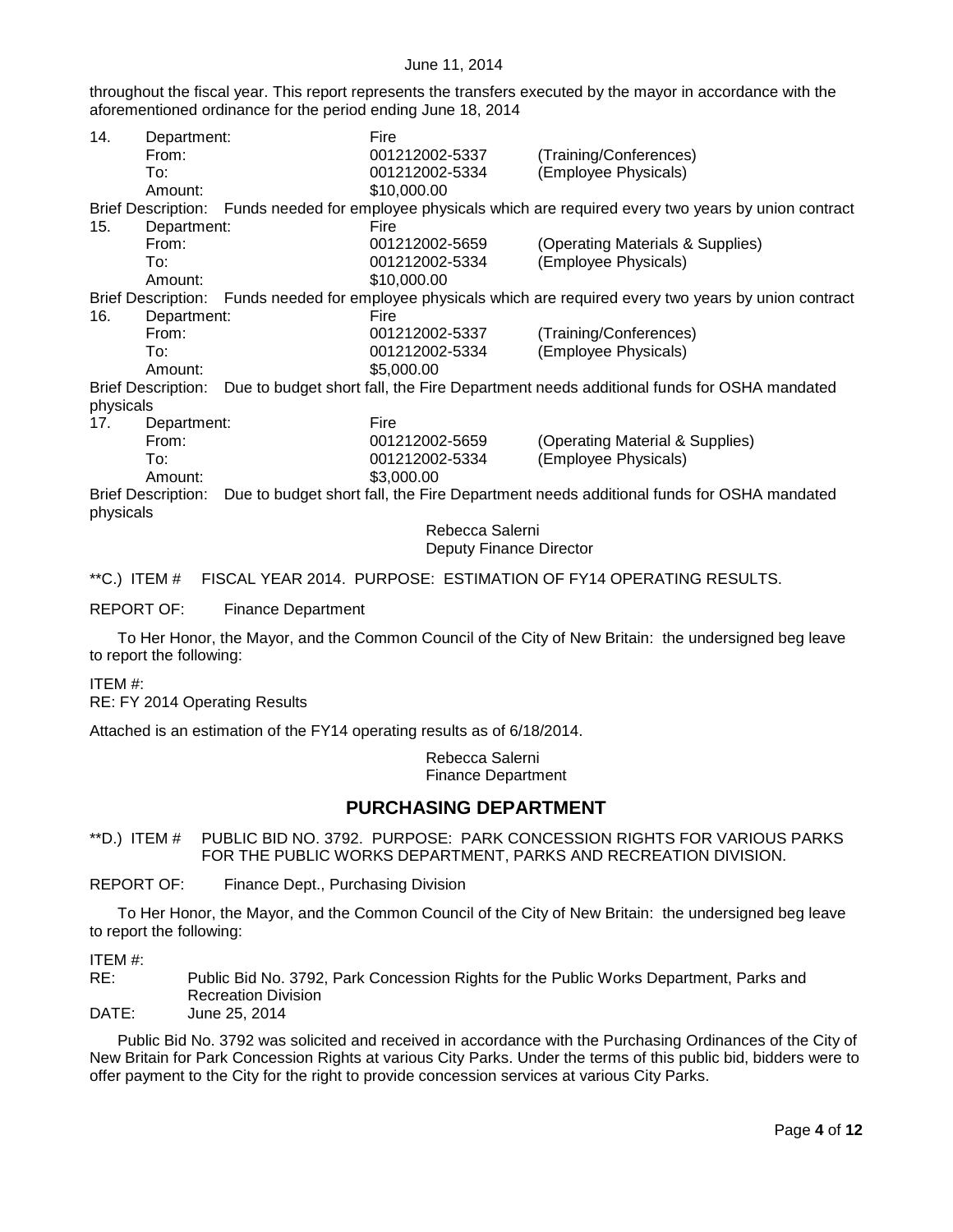Invitations to bid were solicited and the bid was duly advertised in the New Britain Herald, the City and State of Connecticut's Department of Administration Services websites and mailed to thirty-eight (38) Concession Companies. The Purchasing Agent did not receive any letters from the Concession Companies on the mailing list who indicated they could not provide a response to the bid request. The responses were received as per the attached.

The bids were reviewed for conformance to specifications by the Public Works Department, Parks and Recreation Division's Administration and the Purchasing Agent. Incredible Dog of Meriden, CT. who submitted the highest bid for Walnut Hill Park did not meet all of the bid specifications and withdrew their bid for the concession rights. Therefore the Deputy Director of the Public Works Department is recommending that Plagia Company, Inc. of Waterbury, CT. be awarded the Concession Rights for Chesley Park, A.W. Stanley Park, Stanley Quarter Park, Washington Park, Willow Street Park, Walnut Hill Park and Willow Brook Pool, who offered a payment of \$3,053.00 to the City for these Parks and to What Up Dog of New Britain, CT. be awarded the Concession Right for Osgood Park, who was the only one who offered a payment of \$50.00 to the City for this Park.

RESOLVED: That the Purchasing Agent is hereby authorized to grant Plagia Company, Inc. of Waterbury, CT. the concession rights for Chesley Park, A.W. Stanley Park, Stanley Quarter Park, Washington Park, Willow Street Park, Walnut Hill Park and Willow Brook Pool and What Up Dog the concession rights for Osgood Park in accordance with the payment, terms and specifications of Public Bid No. 3792.

> Jack Pieper Purchasing Agent

<span id="page-4-0"></span>\*\*E.) ITEM # COOPERATIVE PURCHASING. PURPOSE: PURCHASE OF PANASONIC TOUGHBOOK LAPTOP COMPUTERS AND INSTALLATION ACCESSORIES FOR THE NEW BRITAIN POLICE DEPARTMENT.

REPORT OF: Finance Dept., Purchasing Division

To Her Honor, the Mayor, and the Common Council of the City of New Britain: the undersigned beg leave to report the following:

ITEM #:

RE: Laptop Computers for the New Britain Police Department DATE: June 25, 2014

In accordance with City Code of Ordinances, Chapter 2, Article VIII, Division 1, Section 2-538 (a), a purchase order was requested by the New Britain Police Department for the following under the State of Connecticut's Cooperative Purchasing Plan:

| Supplier                    | Item                                                                | <b>Total Price</b> |
|-----------------------------|---------------------------------------------------------------------|--------------------|
| Telrepco<br>Wallingford, CT | Ten (10) Laptop Computers, Memory Modules, and<br>DC Power Adapters | \$39.190.00        |

The New Britain Police Department requested the purchase of ten (10) Panasonic Toughbook laptop computers and associated installation accessories utilizing the State of Connecticut's Contract Award #13PSX0059. These laptops will be installed in the ten (10) new vehicles ordered last year under the 2013-2014 Capital Equipment Bond Program. Purchase of these ten (10) Patrol Vehicles was approved by the Council on November 13, 2013. Funding is available for this purchase in the Police Department's account number 289211128-5740, Asset Forfeiture, Federal, Other Miscellaneous Equipment.

BE IT RESOLVED: That the Purchasing Agent is hereby authorized to issue a purchase order for \$39,190.00 to Telrepco of Wallingford, CT for the purchase of ten (10) Panasonic Toughbook laptop computers and associated installation accessories for the New Britain Police Department utilizing the State of Connecticut's Contract Award #13PSX0059.

> Jack Pieper Purchasing Agent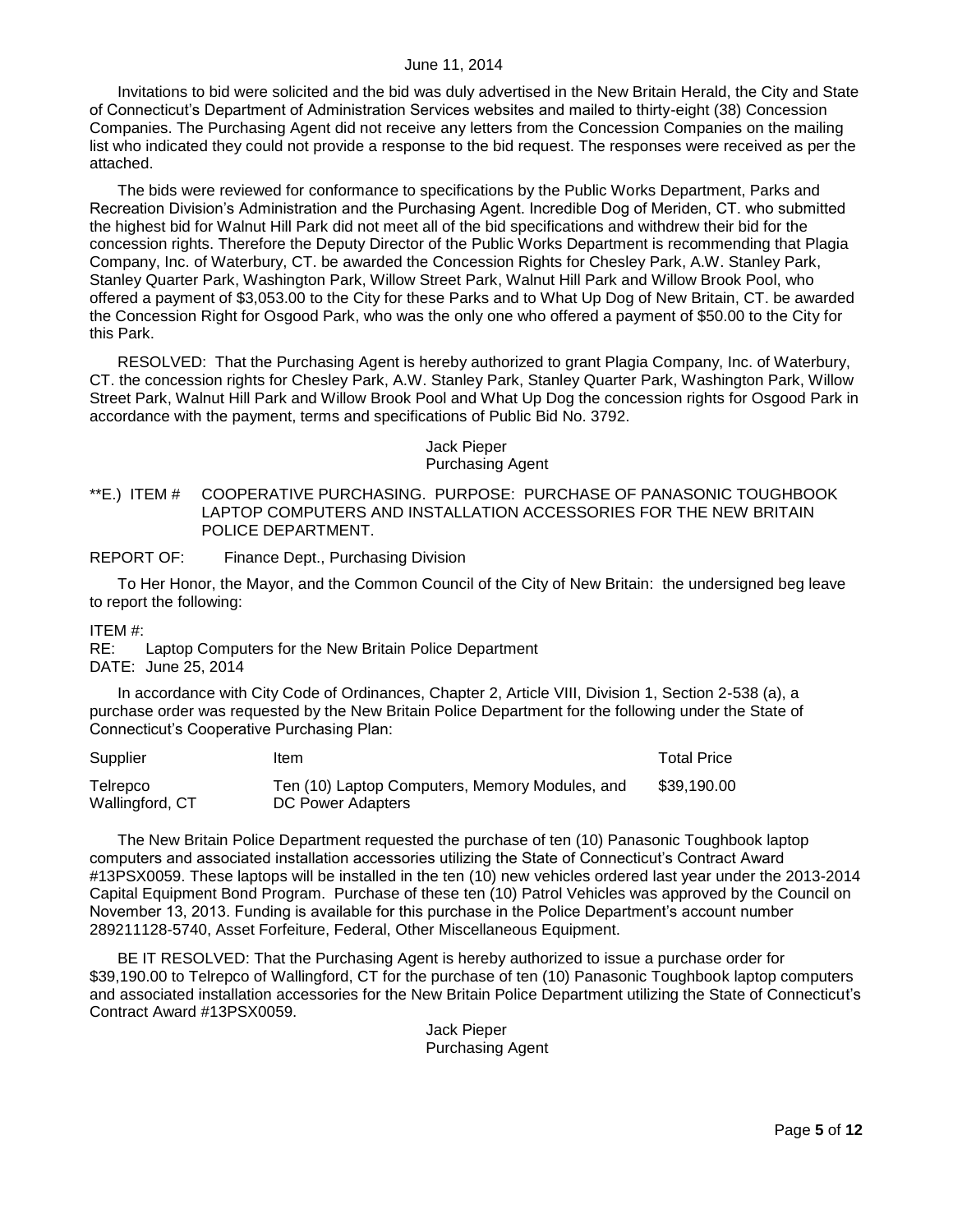### <span id="page-5-0"></span>\*\*F.) ITEM # COOPERATIVE PURCHASING. PURPOSE: PURCHASE OF WORK STATIONS FOR THE NEW BRITAIN POLICE DEPARTMENT.

### REPORT OF: Finance Dept., Purchasing Division

To Her Honor, the Mayor, and the Common Council of the City of New Britain: the undersigned beg leave to report the following:

ITEM #:

RE: Work Stations for the New Britain Police Department DATE: June 25, 2014

In accordance with City Code of Ordinances, Chapter 2, Article VIII, Division 1, Section 2-538 (a), a purchase order was requested by the New Britain Police Department for the following under the State of Connecticut's Cooperative Purchasing Plan:

| Supplier      | ltem                  | <b>Total Price</b> |
|---------------|-----------------------|--------------------|
| - OFI         | Six (6) Work Stations | \$17,764.24        |
| Newington, CT |                       |                    |

The New Britain Police Department requested the purchase of six (6) new work stations utilizing the State of Connecticut's Contract Award #07PSX0275. Two (2) of the work stations are for the Youth Bureau. These work stations will be installed to allow the assignment of two (2) more detectives to the Youth Bureau to bring increased efficiency and timeliness to their case load. Four (4) of the work stations will be for the Patrol Supervisors. These four (4) work stations are needed and will be installed to accommodate four (4) additional supervisors in the Police Department. Funding is available for this purchase in the Police Department's account number 289211128-5740, Asset Forfeiture, Federal, Other Miscellaneous Equipment.

BE IT RESOLVED: That the Purchasing Agent is hereby authorized to issue a purchase order for \$17,764.24 to OFI of Newington, CT for the purchase of six (6) work stations for the New Britain Police Department utilizing the State of Connecticut's Contract Award #07PSX0275.

> Jack Pieper Purchasing Agent

# **PARKS AND RECREATION DEPARTMENT**

<span id="page-5-1"></span>\*\*G.) 32736 RESPONSE TO PETITION 32736. PURPOSE: REMOVAL OF DRAINAGE PIPES IN THE WALNUT HILL PARK AREA.

### REPORT OF: Parks and Recreation Department

To Her Honor, the Mayor, and the Common Council of the City of New Britain: the undersigned beg leave to report the following:

ITEM #

RE: In reference to Common Council Petition #32736

In response to the City Council's petition #32736, the drainage pipe has been removed from the wooded site and will be removed from the maintenance grounds site by the end of the day on Friday, June 6, 2014.

> Matthew Cannata Chairman, Parks and Recreation Commission

# **TAX DEPARTMENT**

<span id="page-5-2"></span>\*\*H.) ITEM # TAX ABATEMENTS, CORRECTIONS AND REFUNDS

REPORT OF: Tax Collector

To Her Honor, the Mayor, and the Common Council of the City of New Britain: the undersigned beg leave to report the following:

ITEM #:

RE: Tax Abatements, Corrections and Refunds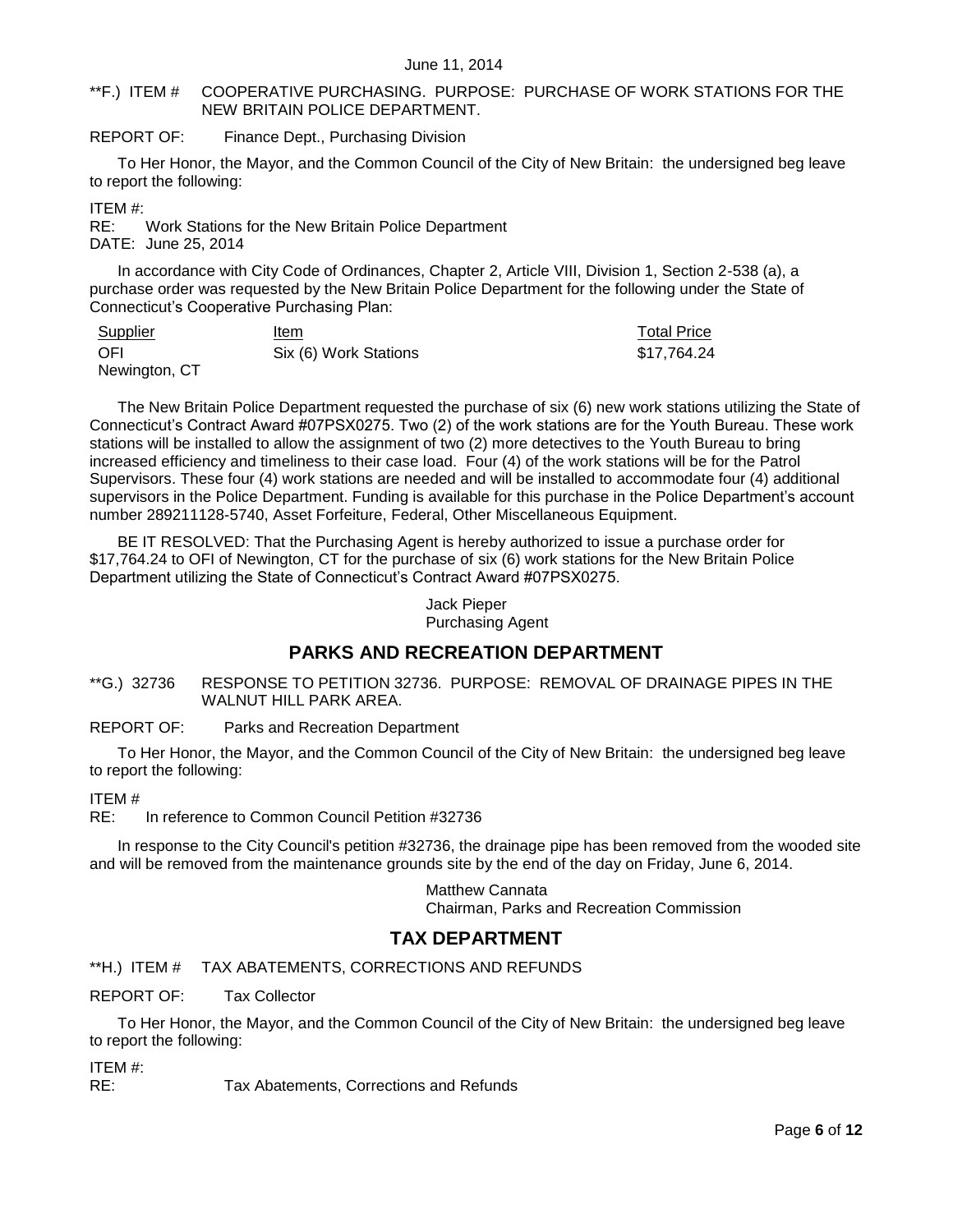The Collector of Taxes has referred a list of tax abatements, corrections and refunds. Acceptance and adoption is respectfully recommended.

> Cheryl S. Blogoslawski Tax Collector

# **NEW RESOLUTIONS**

<span id="page-6-0"></span>1.) ITEM # ALDEN NOVAK & DODD, INC. CONTRACT AMENDMENT. PURPOSE: SOFTWARE SUPPORT FOR THE TAX DEPARTMENT AND THE ASSESSOR'S OFFICE. M. TRUEWORTHY

Item # RE: Contract Amendment – Alden Novak & Dodd, Inc.

To Her Honor, the Mayor, and the Common Council of the City of New Britain: the undersigned beg leave to recommend the adoption of the following:

WHEREAS, at its Regular Meeting of August 9, 2000, the Common Council authorized via Resolution 26019 a professional services contract between the City of New Britain and Alden Novak & Dodd, Inc., the agreement was in effect through June 30, 2001 with extensions of the contract through June 30, 2014, was subsequently approved by the Common Council; and

WHEREAS, the City Assessor requests authorization for a contract amendment to provide for another extension of the professional services agreement with Alden Novak & Dodd, Inc. through June 2015; services provided include software support for the Tax Department and the Assessor's applications, such as:

- Revision of software as required;
- Support for City personnel in the operation of the applications;
- Conversion of magnetic media for communications with the State of Connecticut and outside printing services:
- Maintenance of a link to CAMA system; and,

WHEREAS, the proposed amendment specifies the annual cost of \$18,480.00 for the services which this amount has been budgeted for in FY 14-15 in account number 001107001-5352, General Fund, Data Processing;

RESOLVED, that the Purchasing Agent is hereby authorized to execute a contract amendment for another one-year period with Alden Novak & Dodd, Inc. in the amount of \$18,480 for the provision of professional services described above.

### Alderman Michael Trueworthy

<span id="page-6-1"></span>2.) ITEM # FY 15 GENERAL FUND BUDGET - FIREWORKS FUND. PURPOSE: JULY 4, 2014 FIREWORKS CELEBRATION. S. BLACK, D. DEFRONZO, J. GIANTONIO, E. MAGNUSZEWSKI, D. SALERNO

Item # RE: Fireworks

To Her Honor, the Mayor, and the Common Council of the City of New Britain: the undersigned beg leave to recommend the adoption of the following:

PURPOSE: To authorize the Mayor to sign a contract, all permits, and firework documents related to the firework show on July 4, 2014. In addition the City has a fiscal year that ends at June 30<sup>th</sup> and a new fiscal year begins on July 1<sup>st</sup>. The Finance Department needs time to process the payment for July 4th, but the July 4<sup>th</sup> Fireworks budget money is not available until July 1<sup>st</sup> of FY 15. Due to the timing of this transaction happening at fiscal year end, the cost of the July 4, 2014 fireworks celebration will come out of Fund 256, the on-going Fireworks Fund.

Whereas, the Purchasing Agent for the City of New Britain went out to bid for a \$25,000 firework show, and

Whereas, over 45,000 people were in attendance for last year's firework show at Stanley Quarter Park, and

Whereas, the Parks and Recreation administration has analyzed the bids that were received and interviewed the most responsible bidder and is recommending Pyrotecnico out of New Castle, Pennsylvania, and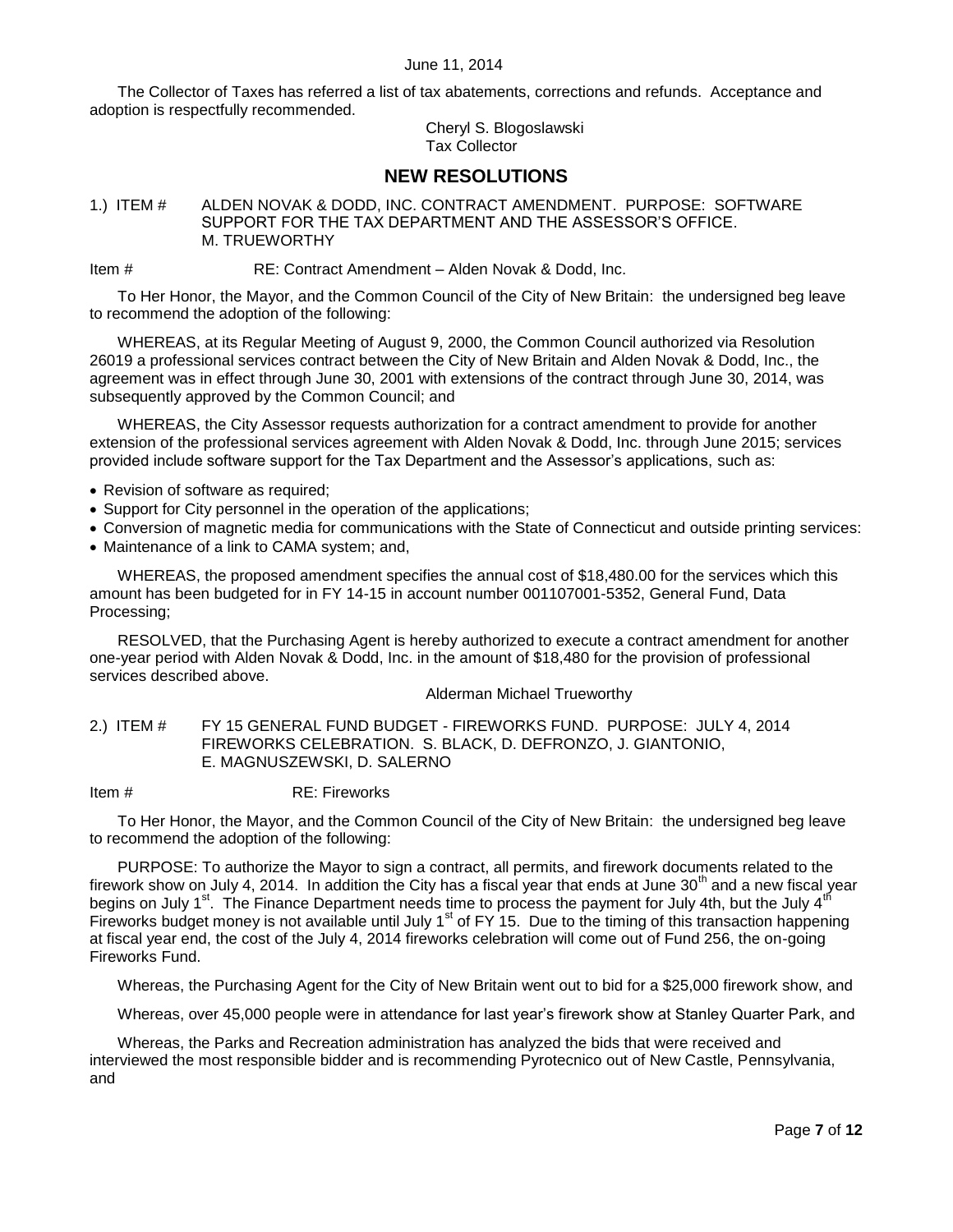Whereas, Pyrotecnico offered the largest number of shells and sizes as desired by the Parks & Recreation Division, and

Whereas, there is \$25,000 set aside for this purpose in the FY 15 General Fund Budget in 001625101-7010 Transfer Out to Other Funds,

Therefore, Be It Resolved, that the Fireworks Fund budget be amended for this purpose as follows:

| Increase Revenues:     |                                             |    |        |
|------------------------|---------------------------------------------|----|--------|
| 256417004-4512         | <b>Fireworks Fund - Donations</b>           | \$ | 15,000 |
| 256417004-6001         | Fireworks Fund - Transfer from General Fund | \$ | 25,000 |
|                        |                                             | S  | 40,000 |
| Increase Expenditures: |                                             |    |        |
| 256417004-5122         | Fireworks Fund - Overtime                   | \$ | 8,000  |
| 256417004-5220         | Fireworks Fund - MERF Employer Share        | \$ | 1,500  |
| 256417004-5231         | Fireworks Fund - Medicare Employer Share    | S  | 500    |
| 256417004-5807         | Fireworks Fund $-$ July $4th$ Fireworks     | \$ | 25,000 |
| 256417004-5897         | Fireworks Fund - Miscellaneous              | \$ | 5,000  |
|                        |                                             |    | 40.000 |

Alderwoman Shirley Black Alderman David DeFronzo Alderman Jamie Giantonio Alderman Eva Magnuszewski Alderwoman Daniel Salerno

- <span id="page-7-0"></span>3.) ITEM # JULY IS RECREATION AND PARKS MONTH. PURPOSE: ENCOURAGE ALL CITIZENS TO CELEBRATE BY PARTICIPATING IN ACTIVITIES OFFERED BY THE PARKS AND RECREATION DEPARTMENT. S. BLACK, D. DEFRONZO, J. GIANTONIO, E. MAGNUSZEWSKI, D. SALERNO
- Item # RE: July is Recreation and Parks Month

To Her Honor, the Mayor, and the Common Council of the City of New Britain: the undersigned beg leave to recommend the adoption of the following:

Resolution Summary: It's July—the kickoff of the summer season. It's time to enjoy what our New Britain Parks and Recreation Department offers. Play your favorite sport, visit the outdoors, spend time with family and friends, or just kick back and relax in your favorite park. That's why the National Recreation and Park Association has designated July as Recreation and Parks Month.

WHEREAS, the New Britain Parks and Recreation Department brings visibility to parks and recreation, and quality sports programs, and

WHEREAS, parks, recreation activities, and leisure experiences provide opportunities for young people to live, grow, and develop into contributing members of society, and

WHEREAS, parks and recreation creates lifelines and grows life experiences for people of all ages in our community, and

WHEREAS, the New Britain Parks and Recreation Department generates opportunities for people to come together and experience a sense of community through fun recreational pursuits, and special events, and

WHEREAS, with the help of the Mayor and Common Council, the Department has been able to celebrate various park improvements such as:, the renovation of the Darius Miller Band Shell, installation of state of the art synthetic turf and NCAA official standard nine lane track at Veterans Stadium, the redesign of Stanley Golf Course, and the renovation, repointing, and cleaning of four different war monuments throughout the City.

WHEREAS, parks and recreation agencies provide outlets for physical activities, socialization and stress reducing experiences, and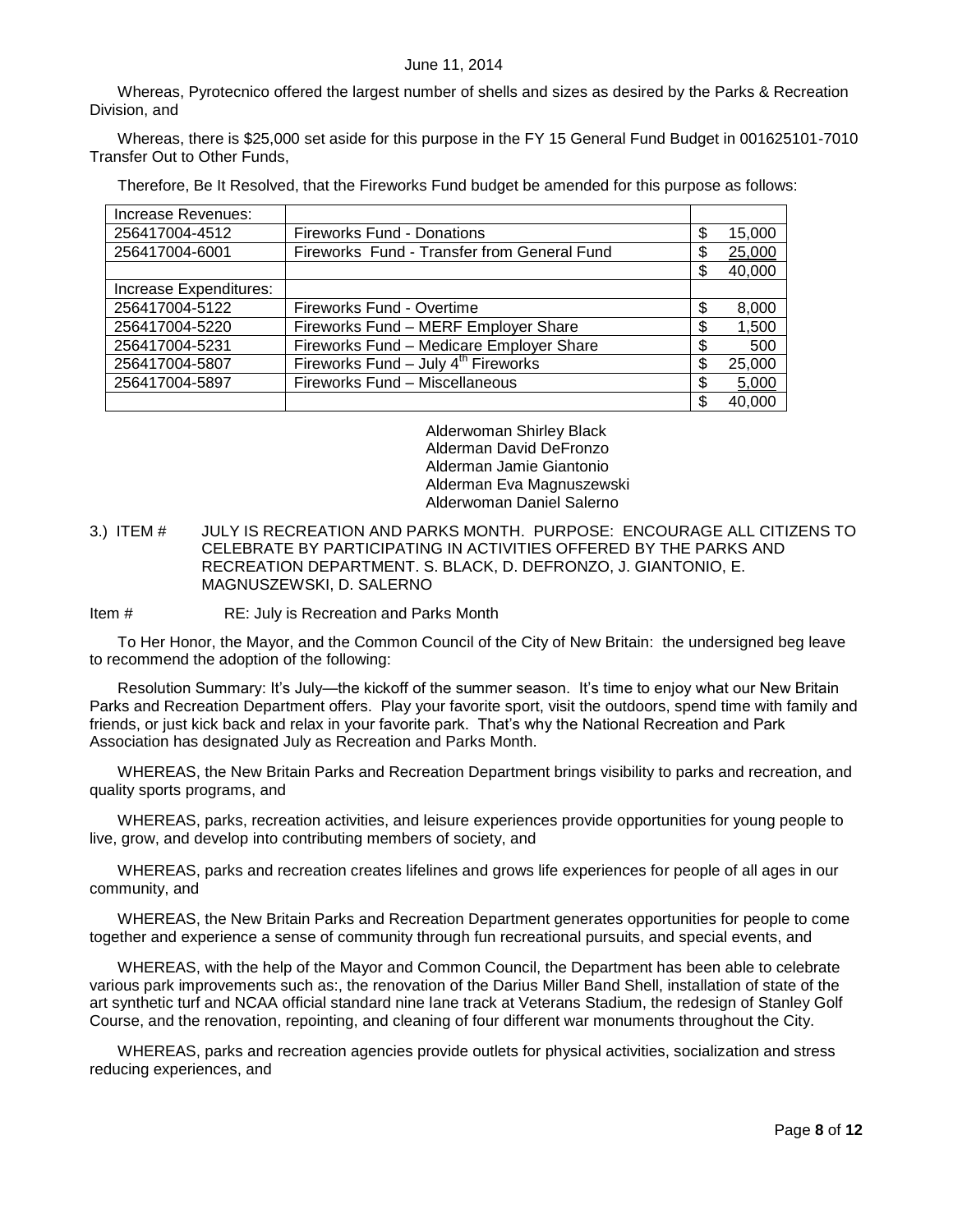WHEREAS, parks, playgrounds, pools, camp totalrec, stadiums, sports fields, golf courses, after school programs, concerts, schools, Major League sporting events, open spaces, and historic sites make a community attractive and desirable place to live, work, play, and visit to contribute to our ongoing economic vitality, and

WHEREAS, parks, greenways, and open space provide a welcome respite from our fast paced, high tech lifestyles while protecting and preserving our natural environment, and

WHEREAS, the New Britain Parks and Recreation initiative of "The Benefits are Endless" is demonstrated in four major areas: benefits to the individual, community, environment and economy, NOW, THEREFORE BE IT

RESOLVED, that we announce that July is Recreation and Parks Month and encourage all citizens to celebrate by participating in one or more of the thousands of activities offered by the New Britain Parks and Recreation Department.

> Alderwoman Shirley Black Alderman David DeFronzo Alderman Jamie Giantonio Alderwoman Eva Magnuszewski Alderman Daniel Salerno

<span id="page-8-0"></span>4.) ITEM # LEASE AGREEMENT. PURPOSE: LEASE AGREEMENT WITH CRYSTAL POND LLC. FOR 348 SQUARE FEET OF SURPLUS PROPERTY AT 70 HARVARD STREET. C. CARLOZZI, JR., E. MAGNUSZEWSKI, D. NAPLES, E. SANCHEZ

Item # RE:

To Her Honor, the Mayor, and the Common Council of the City of New Britain: the undersigned beg leave to recommend the adoption of the following:

Resolution Summary: To lease a small piece of surplus property to Crystal Pond LLC.

WHEREAS, Crystal Pond LLC owns property located at 50 Harvard Street in New Britain, Connecticut; and

WHEREAS, Collier Electrical Company operates a business at this location and requires additional parking for its employees and company vehicles; and

WHEREAS, the City of New Britain owns the adjacent property known as 70 Harvard Street which includes a small area of surplus triangular property consisting of 348 square feet which can be leased to Crystal Pond LLC. for additional parking for Collier Electrical Company; and

WHEREAS, Crystal Pond LLC. has requested that it be permitted to lease this parcel for ten (10) years for no consideration; and

WHEREAS, the City of New Britain does not use this section of property located at 70 Harvard Street; NOW, THEREFORE, BE IT

RESOLVED, that Erin E. Stewart, Mayor, be and is hereby authorized to enter into a Lease Agreement with Crystal Pond LLC.

> Alderman Carlo Carlozzi, Jr. Alderwoman Eva Magnuszewski Alderman Don Naples Alderman Emmanuel Sanchez

<span id="page-8-1"></span>5.) ITEM # BUDGET TRANSFER. PURPOSE: TRANSFER OF UNSPENT BUDGETED MONIES FOR REPAIRS TO A.W. STANLEY PARK POOL. S. BLACK, D. DEFRONZO, J. GIANTONIO, E. MAGNUSZEWSKI, D. SALERNO

Item # RE: A.W. Stanley Park Pool Budget Transfer

To Her Honor, the Mayor, and the Common Council of the City of New Britain: the undersigned beg leave to recommend the adoption of the following:

Overview: The purpose of this resolution is to transfer unspent budgeted monies in the Mayor's Office over to the Park Maintenance Building Grounds, Maintenance, and Repairs account in order to make needed repairs in order to have the A.W. Stanley Park Pool up and operational this summer.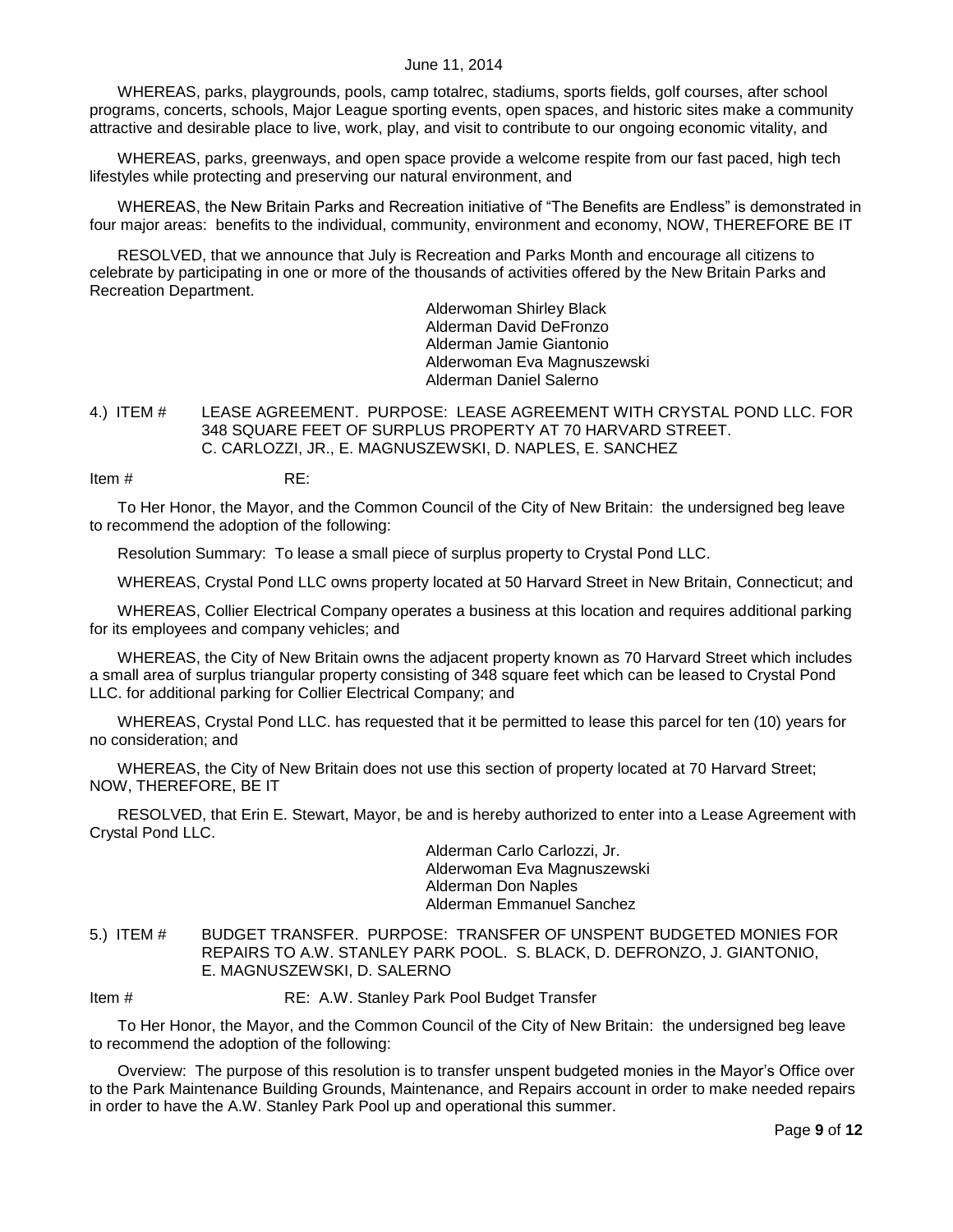Whereas, A.W. Stanley Pool is in need of major repairs before it can open this summer. It is necessary to replace the existing skimmer main line around the entire perimeter of the pool. In addition all 32 skimmer lines to the main line need to be disconnected and re-connected. Finally the pool requires the installation of 12 3/4 inch drains at each manhole location for the purposes of winterization. Total cost of the materials, labor, and equipment is \$19,000, and

Whereas, the Office of the Mayor anticipates being under budget by at least \$19,000 as of the end of fiscal year 2014 and wishes to transfer these funds to the Park Maintenance Building, Grounds, Maintenance & Repairs account for the express purpose of making the above repairs, and

Whereas, there are monies available in the Office of the Mayor's Economic Development expenditure accounts,

Therefore, Be it Resolved, that the FY 2013-2014 General Fund Budget be transferred for this purpose as follows:

|                |                                         | Current       | Increase    | Amended       |
|----------------|-----------------------------------------|---------------|-------------|---------------|
| Account #      | Description                             | <b>Budget</b> | /(Decrease) | <b>Budget</b> |
| 001105002-5342 | Economic Development                    | 109.283       | (19,000)    | 90.283        |
| 001419004-5435 | Building, Grounds Maintenance & Repairs | 15.000        | 19.000      | 34.000        |

Alderwoman Shirley Black Alderman David DeFronzo Alderman Jamie Giantonio Alderman Eva Magnuszewski Alderwoman Daniel Salerno

### <span id="page-9-0"></span>6.) ITEM # BUDGET AMENDMENT. PURPOSE: SET UP OF BUDGET FOR THE CONNECTICUT DEPARTMENT OF ECONOMIC AND COMMUNITY DEVELOPMENT ARTS GRANT IN THE CAPITAL NON-RECURRING FUND. D. NAPLES, A. PLATOSZ

Item # RE: Arts Grant Budget Amendment

To Her Honor, the Mayor, and the Common Council of the City of New Britain: the undersigned beg leave to recommend the adoption of the following:

Whereas, resolution #32468 authorized the preparation and execution of all necessary documents for acceptance of the Connecticut Department of Economic and Community Development Arts Grant to promote the arts in New Britain.

Whereas, the total grant award is \$71,956. The grant period is from July 1, 2013 until June 30, 2014 and the City has requested an extension. The City has received the \$71,956 in June 2014 and plans on cutting checks to organizations based on the recommendations of the New Britain Commission of the Arts.

Whereas, the purpose of this resolution is to set up a budget for this grant in the Capital Non-Recurring Fund.

Therefore, Be it Resolved, that the Capital Non-Recurring Fund Budget be amended for this purpose as follows:

| Increase Revenue:        |                                                   | Original<br><b>Budget</b> | Increase | <b>Revised Budget</b> |
|--------------------------|---------------------------------------------------|---------------------------|----------|-----------------------|
| 003092014-4232           | Revenue CNR Year 2014 -<br>Grants & Contributions | \$0                       | \$71,956 | \$71,956              |
| Increase<br>Expenditure: |                                                   |                           |          |                       |
| 0030500114-54086         | CNR Mayor's Office FY 14 Arts                     | \$0                       | \$71,956 | \$71,956              |

Alderman Don Naples Alderman Adam Platosz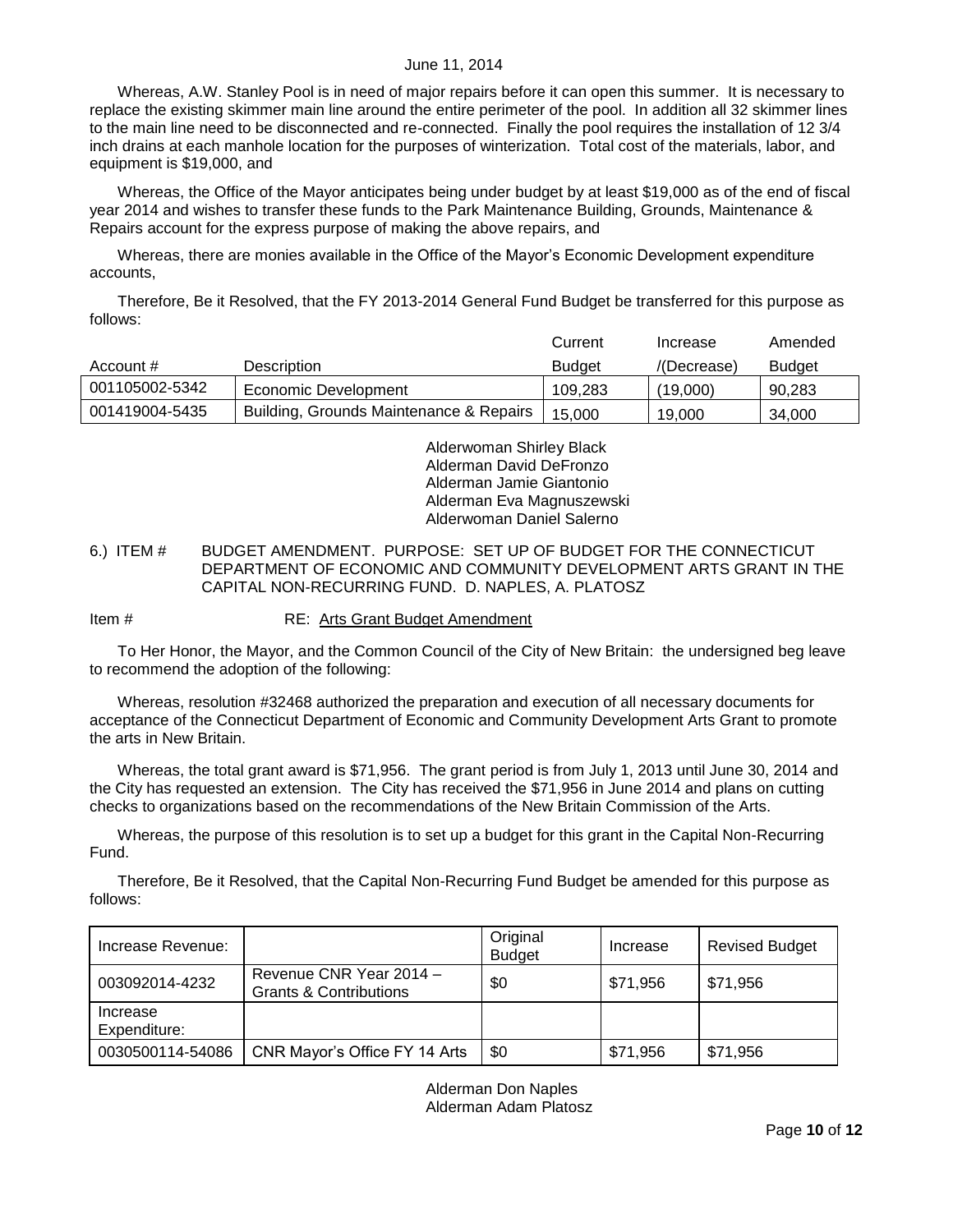<span id="page-10-0"></span>7.) ITEM # PARKING RATES. PURPOSE: NEW RATES FOR CITY OWNED ON-STREET PARKING AND PARKING GARAGES. S. BIELINSKI, C. CARLOZZI, JR., J. GIANTONIO, D. NAPLES, E. MAGNUSZEWSKI, E. SANCHEZ

### Item # RE: Parking Rates

To Her Honor, the Mayor, and the Common Council of the City of New Britain: the undersigned beg leave to recommend the adoption of the following:

WHEREAS, Public Works Fleet and Facilities Division is charged with the management of the city owned parking system including on-street parking and parking garages;

WHEREAS, parking rates for on-street parking and parking garages have not been increased since 2010, but the costs associated with providing newer and more modern parking systems, like parking meter kiosks which take credit cards, have resulted in higher annual costs for the city;

WHEREAS, revenue projections for parking revenue included in the FY-15 Budget which was passed by the New Britain City Council were based on increasing rates for both on-street parking and parking in the city parking garages;

WHEREAS, to best meet parking revenue projections for FY-15, Public Works Fleet and Facilities Division needs to have new rates in place by August 1, 2014;

WHEREAS, the new rates proposed for city owned on-street parking and parking garages is as follows:

Blogoslawski Garage Increase hourly rate by \$.50 Current rate \$1.50 hour

Szczesny Garage Increase hourly rate by \$.50 Current rate \$2.50 hour

Maximum of 5 hours \$15.00 Current maximum 5 hours \$12.50

Maximum of 8 hours \$16.00 Current maximum 8 hours \$12.00

#### Parking Meters & Kiosks

Regular on street meters and kiosks increase to \$1.50 hour Pearl St/Badolato Dr/Bosco Dr. increase to \$2.00 hour

#### Parking Garage Monthly Rates

All regular monthly parking rates to increase by \$5.00/month

WHEREAS, the rates and fees described within this resolution will not impact organizations and entities currently under contract with the city for parking usage within city owned facilities;

WHEREAS, increases to parking rates and fees have historically been handled and approved by the City's Parking Commission, but in the absence of a Parking Commission this item is being handled by the New Britain City Council;

THEREFORE Be It Resolved that the Common Council authorizes the City's Public Works Fleet and Facilities Division to adopt the parking rates described in this resolution, and to start billing at these rates beginning on August 1, 2014.

> Ald. Suzanne Bielinski Ald. Carlo Carlozzi, Jr. Ald. Jamie Giantonio Ald. Don Naples Ald. Eva Magnuszewski Ald. Emmanuel Sanchez